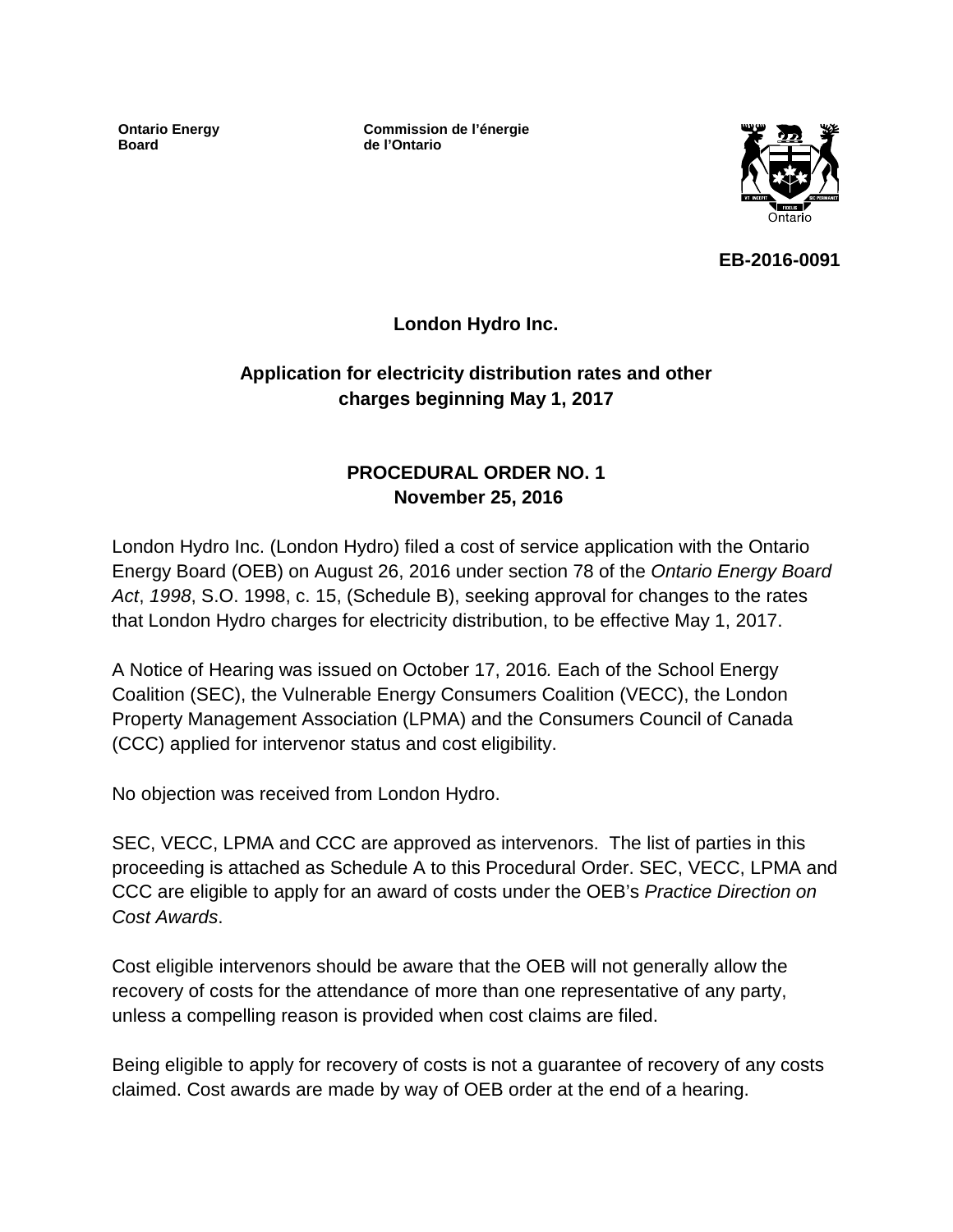# **Issues List**

It is the OEB's expectation that parties will be best positioned to identify issues relevant to London Hydro's application after the applicant has responded to interrogatories. London Hydro, OEB staff and the intervenors shall develop and OEB staff shall file a proposed issues list for the OEB's consideration. The OEB will approve an issues list prior to the settlement conference.

# **Interrogatories**

At this time, provision will be made for written interrogatories. The OEB will review the single test year application both in the context of the projects and programs that are requested for the test year and from the perspective of the distributor's plans for the subsequent four years until the next scheduled rebasing application.

Parties should examine the value presented by the proposed investments as opposed to focussing only on the costs. Parties should also assess the fit between the applicant's plans and its stated objectives, and consider how the plans contribute to positive outcomes for customers, in particular those outcomes that arise from the asset management decisions reflected in the applicant's distribution system plan. The OEB will consider the entire five year distribution system plan to assess the planning and pacing proposals of the applicant and whether the test year requests are appropriately aligned with the distribution system plan. The OEB will also consider productivity and benchmarking results in assessing cost forecasts, bill impacts and distributor performance.

Parties should not engage in detailed exploration of items that do not appear to be material. Parties should use the materiality thresholds documented in Chapter 2 of the Filing Requirements as a guide. In making its decision on cost awards, the OEB will consider whether intervenors made reasonable efforts to ensure that their participation in the hearing was focused on material issues.

Parties should consult sections 26 and 27 of the OEB's Rules of Practice and Procedure regarding required naming and numbering conventions and other matters related to interrogatories.

# **Presentation Day**

Following the settlement conference, provision will be made for the presentation of any settlement proposal filed by London Hydro, whether full or partial, and for the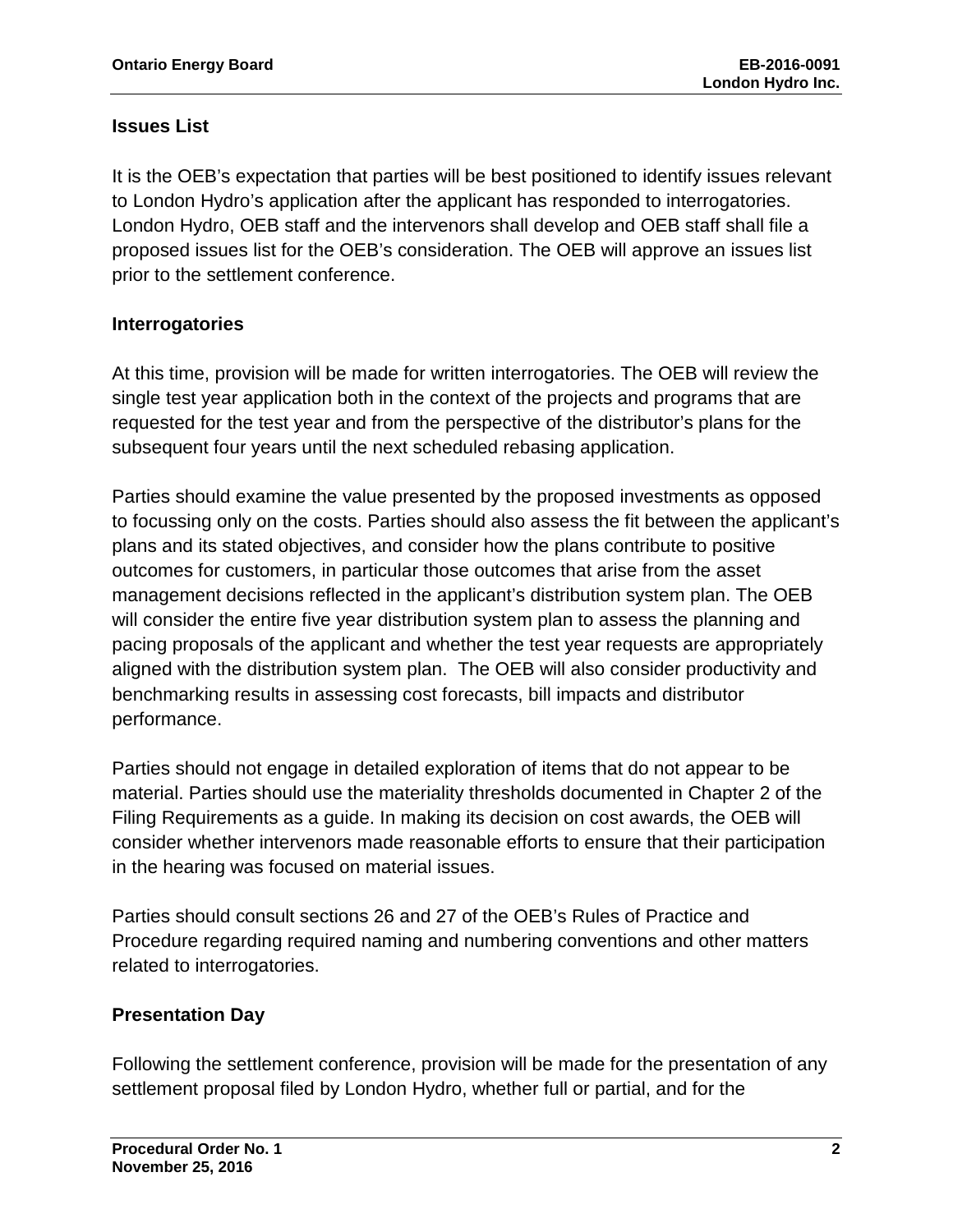presentation of any unsettled issues to be adjudicated by the OEB. London Hydro's presentation is intended to summarize and provide any salient information for the OEB's consideration in reviewing the settlement proposal. With respect to any unsettled issues, the presentation should focus on how the issues relate to the business conditions London Hydro anticipates over the next 5 years, the planning it has undertaken to address system needs and customer preferences, and its proposal regarding how the costs of distributing electricity ought to be recovered from customers through the rates they pay, taking into consideration the OEB's policies. The purpose of the presentation is not to provide an opportunity for cross-examination by the parties, but rather for London Hydro to present any settlement and any remaining issues in the case.

It is necessary to make provision for the following matters related to this proceeding. Further procedural orders may be issued by the OEB.

# **IT IS THEREFORE ORDERED THAT:**

- 1. OEB staff shall request any relevant information and documentation from London Hydro that is in addition to the evidence already filed, by written interrogatories filed with the OEB and served on all parties by December 9, 2016.
- 2. Intervenors shall request any relevant information and documentation from London Hydro that is in addition to the evidence already filed, by written interrogatories filed with the OEB and served on all parties by December 13, 2016.
- 3. London Hydro shall file with the OEB complete written responses to all interrogatories and serve them on all intervenors and OEB staff by January 17, 2017.
- 4. OEB staff shall file a proposed issues list, or, alternatively, shall advise the OEB in writing that the parties and OEB staff have been unable to reach an agreement on a draft issues list by January 19, 2017.
- 5. A Settlement Conference among the parties and OEB staff will be convened on January 25, 2017 starting at 9:30 a.m., at 2300 Yonge Street, 25th floor, Toronto. If necessary, the Settlement Conference will continue on January 26 and 27, 2017.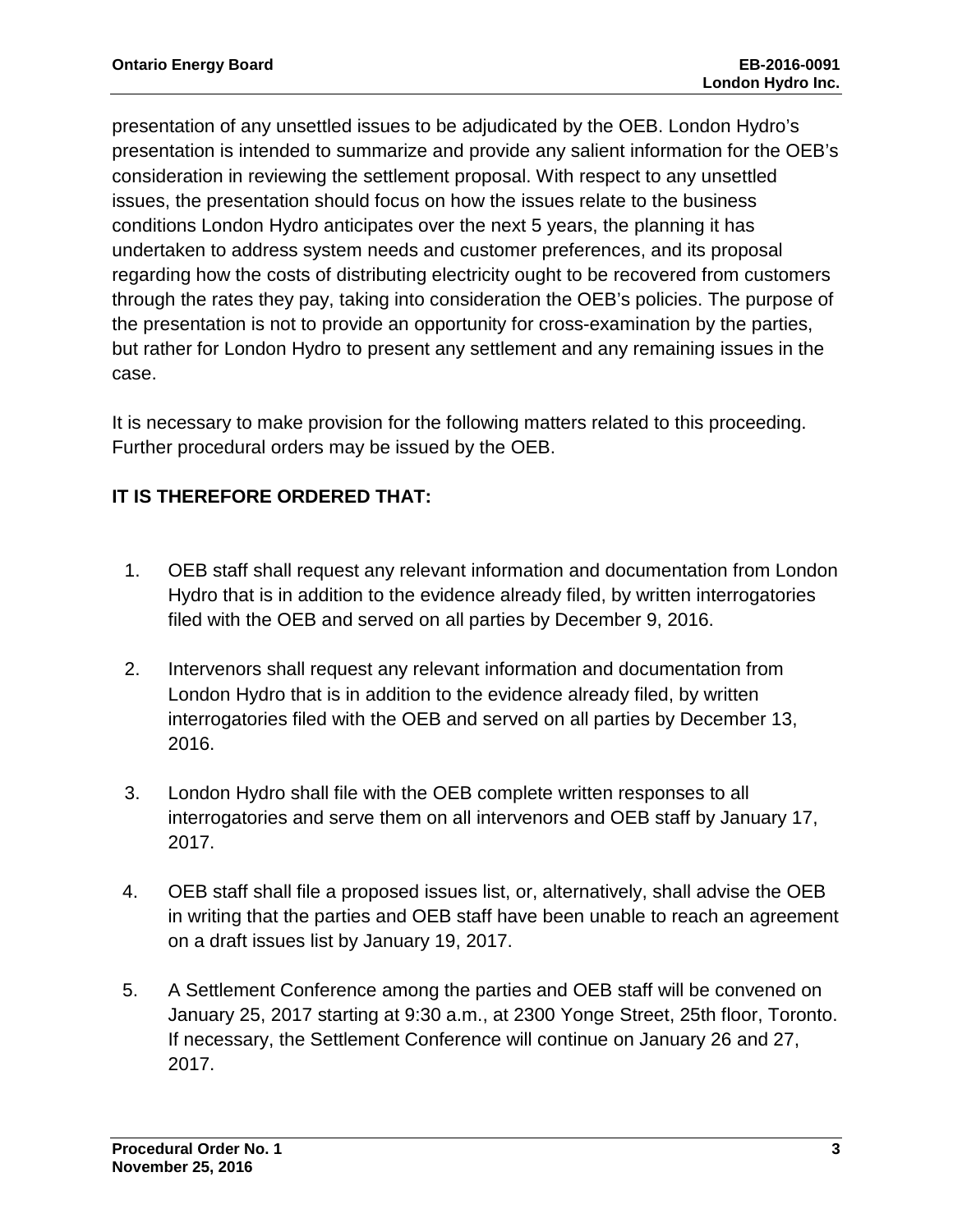- 6. Any settlement proposal arising from the Settlement Conference shall be filed with the OEB on or before February 8, 2017. In addition to outlining the terms of any settlement, the settlement proposal should contain a list of any unsettled issues, indicating with reasons whether the parties believe those issues should be dealt with by way of oral or written hearing.
- 7. Any submission from OEB staff on a settlement proposal shall be filed with the OEB and served on all parties within 7 days from when a settlement proposal is filed.
- 8. If there is no settlement proposal arising from the Settlement Conference, London Hydro shall file a statement to that effect with the OEB by February 6, 2017. In that event, parties shall file and serve on the other parties by February 20, 2017 any submissions on which issues shall be heard in writing, and for which issues the OEB should hold an oral hearing.
- 9. London Hydro will present to the OEB any settlement proposal and a summary of any unsettled issues in the case on February 16, 2017, beginning at 9:30 am at 2300 Yonge Street, 25<sup>th</sup> floor, Toronto.
- 10. If required, an oral hearing will be convened on February 27, 2017 at 9:30 am at 2300 Yonge Street, 25<sup>th</sup> floor, Toronto.

All filings to the OEB must quote the file number, EB-2016-0091, be made in searchable / unrestricted PDF format electronically through the OEB's web portal at [https://www.pes.ontarioenergyboard.ca/eservice/.](https://www.pes.ontarioenergyboard.ca/eservice/) Two paper copies must also be filed at the OEB's address provided below. Filings must clearly state the sender's name, postal address and telephone number, fax number and e-mail address. Parties must use the document naming conventions and document submission standards outlined in the RESS Document Guideline found at

[http://www.ontarioenergyboard.ca/OEB/Industry.](http://www.ontarioenergyboard.ca/OEB/Industry) If the web portal is not available parties may email their documents to the address below. Those who do not have internet access are required to submit all filings on a CD in PDF format, along with two paper copies. Those who do not have computer access are required to file 7 paper copies.

All communications should be directed to the attention of the Registrar at the address below, and be received no later than 4:45 p.m. on the required date.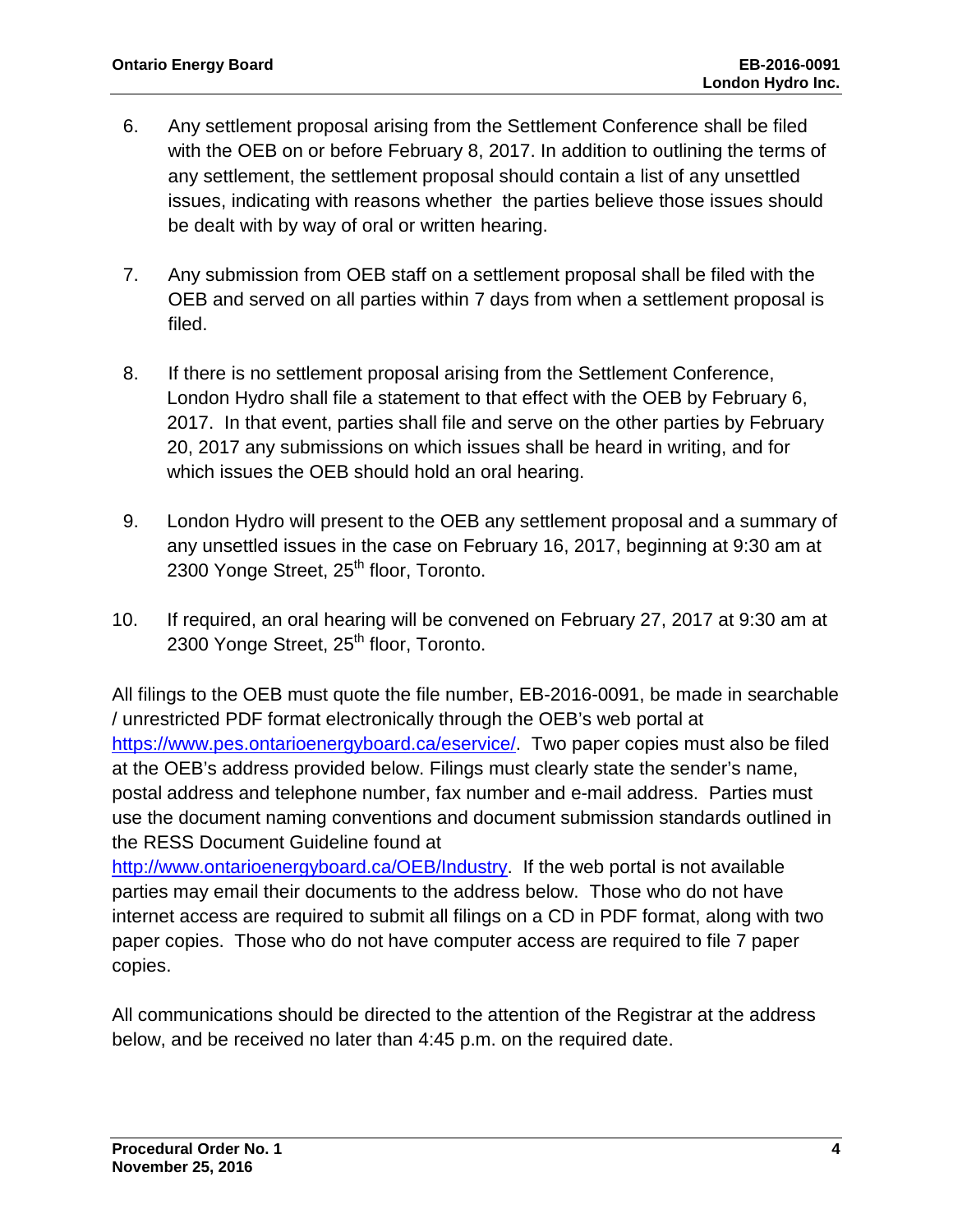With respect to distribution lists for all electronic correspondence and materials related to this proceeding, parties must include the Case Manager, Harold Thiessen at [harold.thiessen@ontarioenergyboard.ca](mailto:harold.thiessen@ontarioenergyboard.ca) and OEB Counsel, Ljuba Djurdjevic at [ljuba.djurdjevic@ontarioenergyboard.ca.](mailto:ljuba.djurdjevic@ontarioenergyboard.ca)

## **ADDRESS**

Ontario Energy Board P.O. Box 2319 2300 Yonge Street, 27th Floor Toronto ON M4P 1E4 Attention: Registrar

E-mail: [registrar@ontarioenergyboard.ca](mailto:registrar@ontarioenergyboard.ca) Tel: 1-888-632-6273 (Toll free) Fax: 416-440-7656

**DATED** at Toronto, **November 25, 2016** 

#### **ONTARIO ENERGY BOARD**

### **By delegation, before: Kristi Sebalj**

*Original signed by*

Kristi Sebalj Registrar Office of the Registrar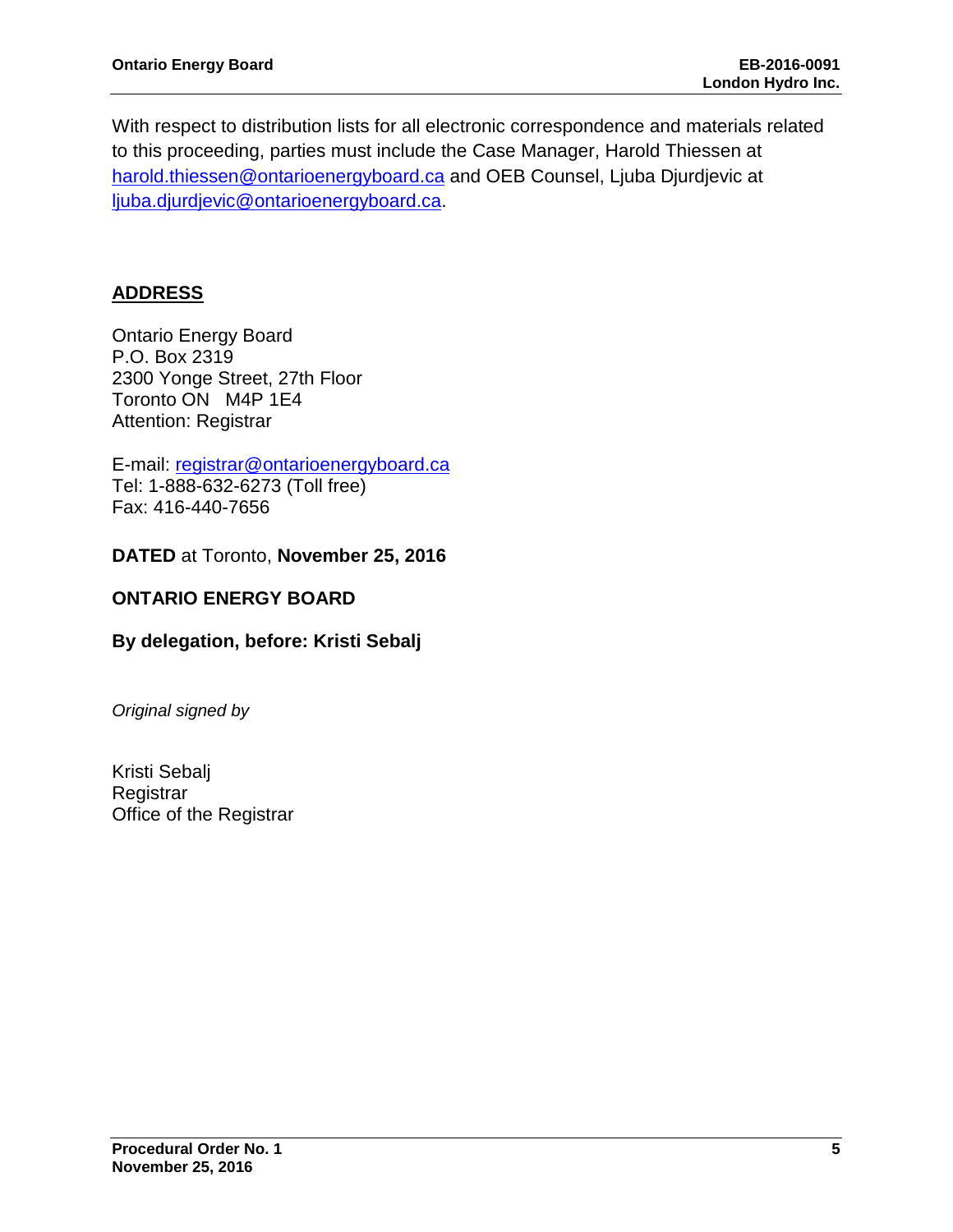**Schedule A**

**Applicant and List of Intervenors**

**Procedural Order No. 1**

**London Hydro Inc.**

**EB-2016-0091**

**Dated: November 25, 2016**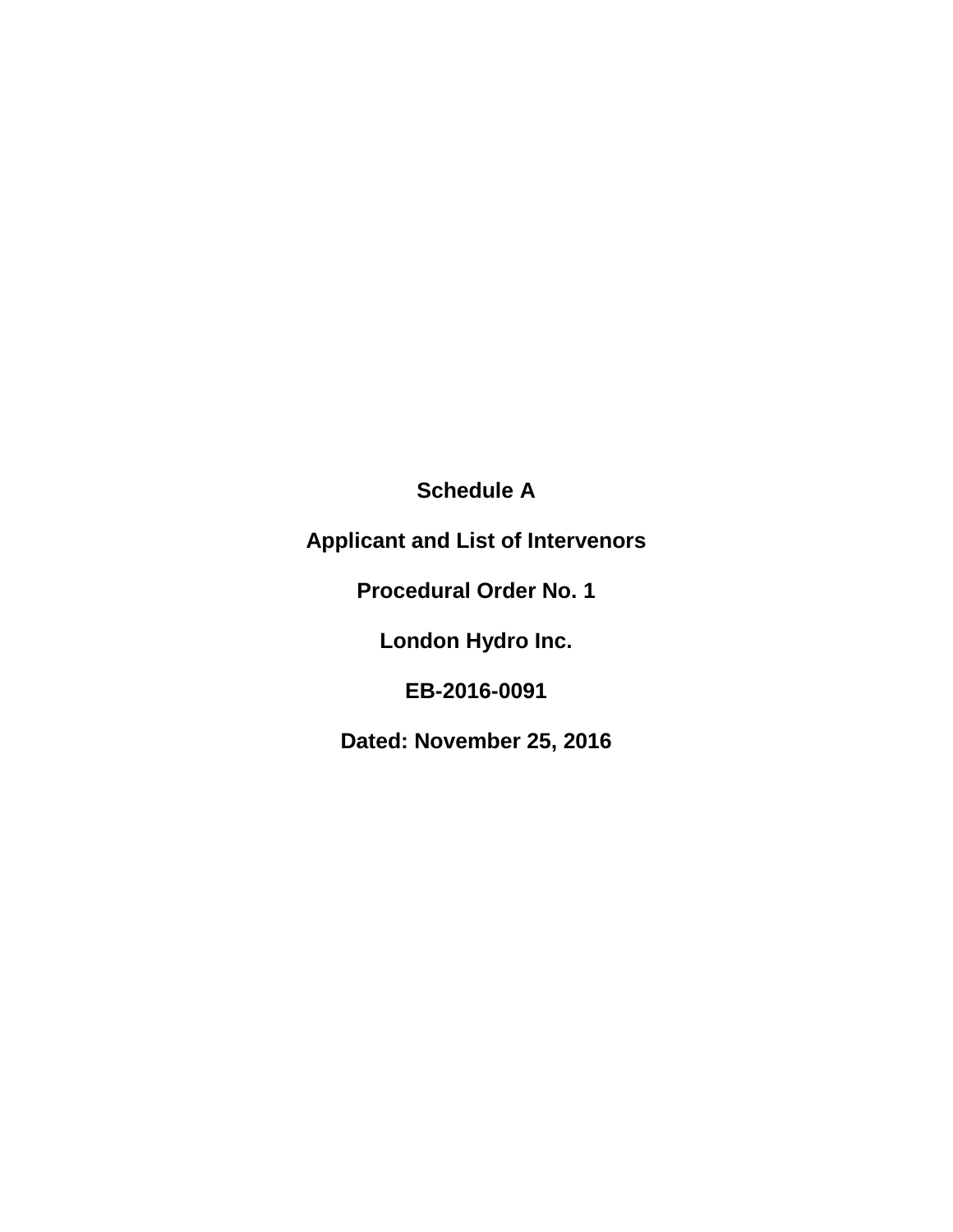## **London Hydro Inc. EB-2016-0091**

# **APPLICANT & LIST OF INTERVENORS**

**November 25, 2016**

### **APPLICANT Rep. and Address for Service**

**London Hydro Inc. Martin Benum**

**Director** London Hydro Inc. 111 Horton Street P.O. Box 2700 London, ON N6A 4H6

Tel: 519-661-5800 Fax: Not Provided [benumm@londonhydro.com](mailto:benumm@londonhydro.com)

### **APPLICANT COUNSEL**

### **Andrew Taylor**

Andrew Taylor, Energy Law 120 Adelaide Street West Suite 2500 Toronto ON M5H 1T1 Tel: 416-644-1568 Fax: 416-367-1954 [ataylor@energyboutique.ca](mailto:ataylor@energyboutique.ca)

### **Consumers Council of Figure 3 Julie Girvan Canada**

### **INTERVENORS Rep. and Address for Service**

**Consultant** Consumers Council of Canada 62 Hillsdale Ave. East Toronto ON M4S 1T5 Tel: 416-322-7936 Fax: 416-322-9703 [jgirvan@uniserve.com](mailto:jgirvan@uniserve.com)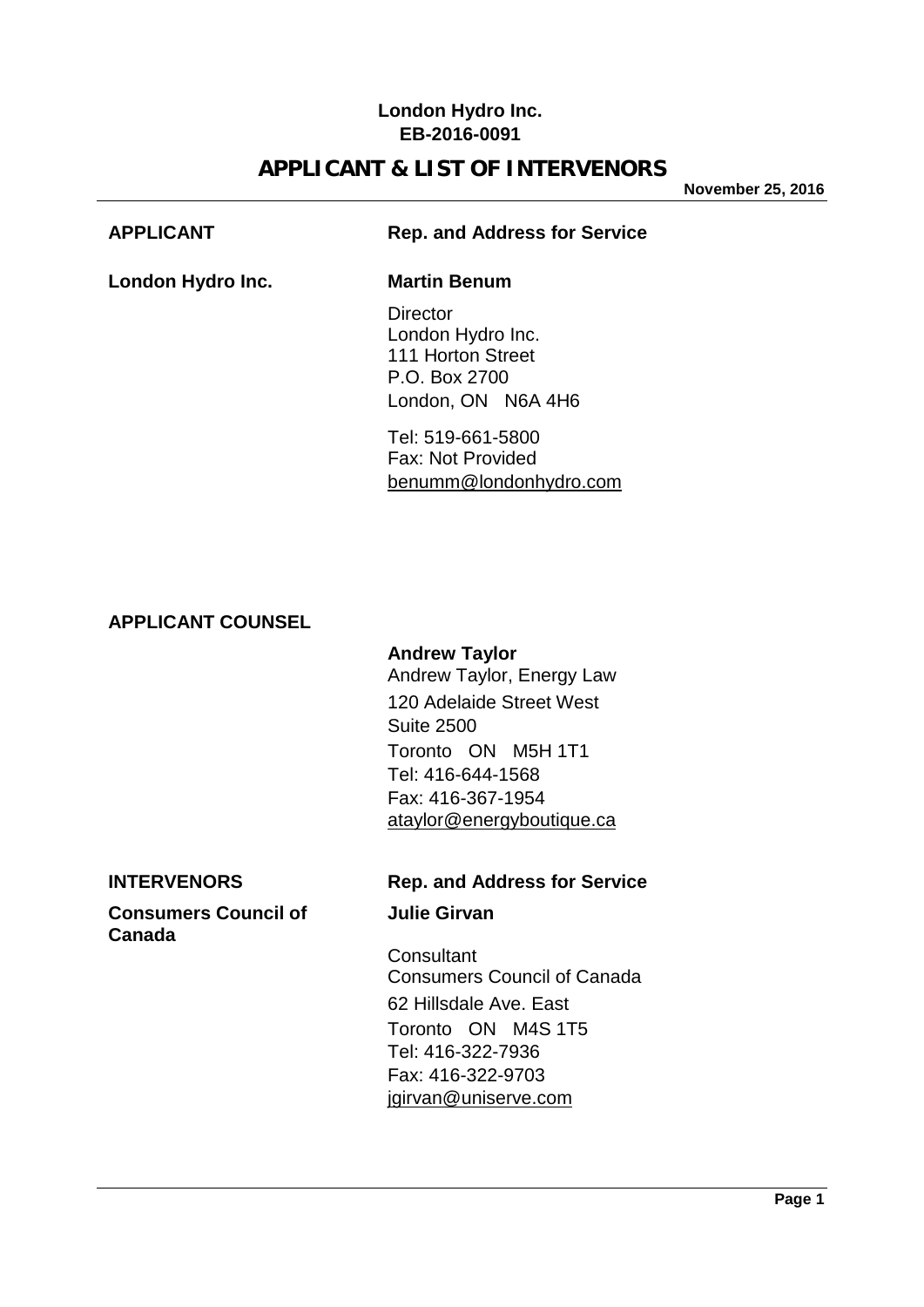## **London Hydro Inc. EB-2016-0091**

# **APPLICANT & LIST OF INTERVENORS**

**November 25, 2016**

#### **Consumers Council of Ruth Greey Canada**

**Consultant** Consumers Council of Canada 147 Yonge Blvd. Toronto ON M5M 3H3 Tel: 416-483-2696 Fax: Not Provided [rgreey@gmail.com](mailto:rgreey@gmail.com)

### **London Property Condon Property** Randy Aiken **Management Association**

Aiken & Associates 578 McNaugton Ave. W. Chatham ON N7L 4J6 Tel: 519-351-8624 Fax: 519-351-4331 [randy.aiken@sympatico.ca](mailto:randy.aiken@sympatico.ca)

**School Energy Coalition Wayne McNally**

SEC Coordinator Ontario Public School Boards' Association 439 University Avenue 18th Floor Toronto ON M5G 1Y8 Tel: 416-340-2540 Fax: 416-340-7571 [wmcnally@opsba.org](mailto:wmcnally@opsba.org)

## **Jay Shepherd**

Counsel Jay Shepherd Professional Corporation 2200 Yonge St. Suite 1302 Toronto ON M4S 2C6 Tel: 416-483-3300 Fax: 416-483-3305 [jay.shepherd@canadianenergylawyers.com](mailto:jay.shepherd@canadianenergylawyers.com)